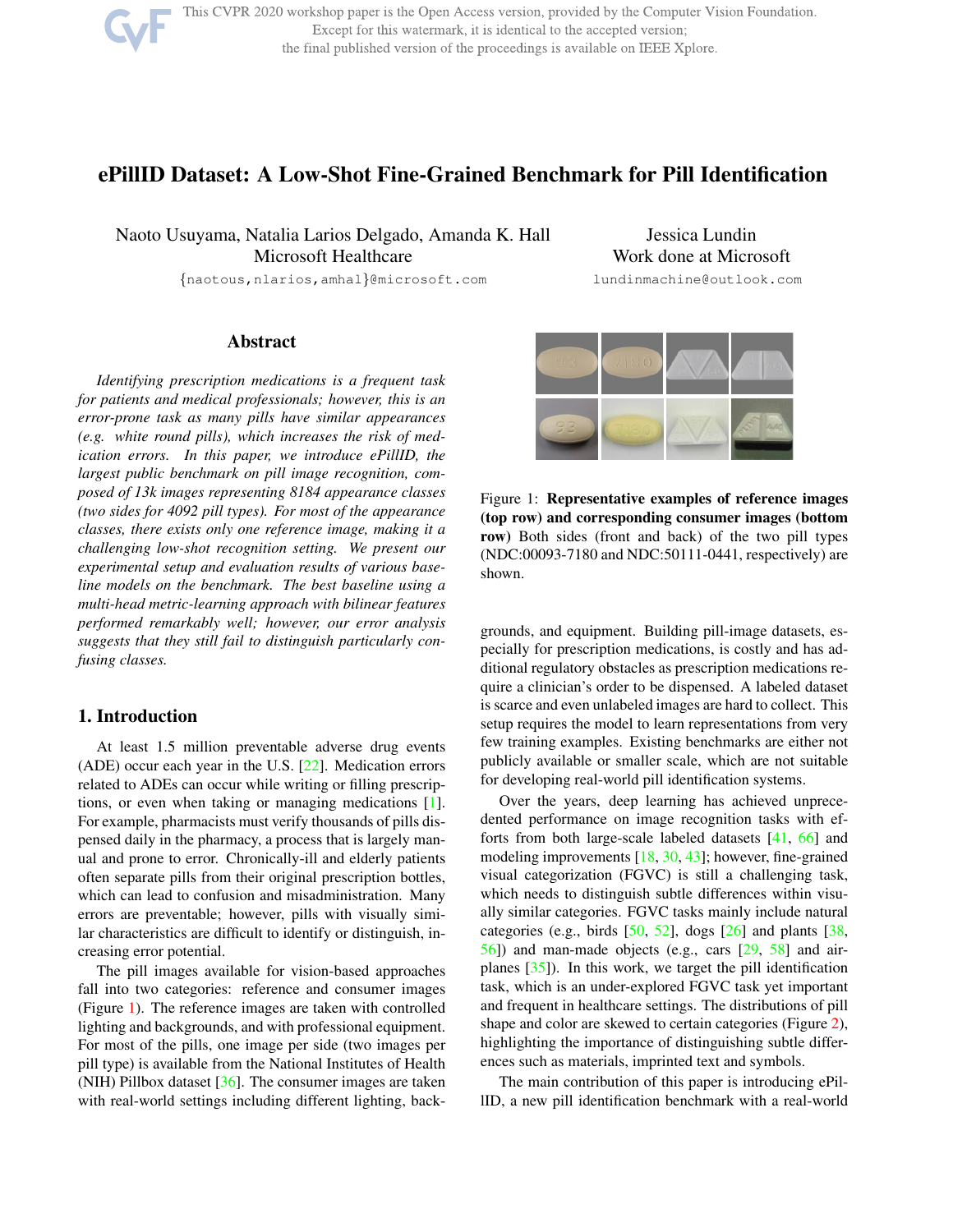

Figure 2: The distribution of shape and color of pills. For pills registered with multiple colors, we grouped them as OTHER. The combinations less than 0.1% are omitted.

low-shot recognition setting. Leveraging two existing NIH datasets, our benchmark is composed of 13k images representing 8184 appearance classes (two sides for 4092 pill types). This is a low-shot fine-grained challenge because (1) for most of the appearance classes there exist only one image and (2) many pills have extremely similar appearances. Furthermore, we empirically evaluate various approaches with the benchmark to serve as baselines. The baseline models include standard image classification approaches and metric learning based approaches. Finally, we present error analysis to motivate future research directions.

# 2. Related Work

Image-based Pill Identification: In 2016, the NIH held a pill image recognition challenge [60], and released a dataset composed of 1k pill types. The challenge winner [63] proposed a deep similarity-based approach [53] and developed a mobile-ready version using knowledge-distillation techniques [19]. Following the competition, classificationbased approaches were applied, with higher recognition performance reported [12, 48, 57]. Aside from deep neural networks, various approaches with feature engineering have been proposed  $[6, 11, 31, 37, 57]$ . For instance, the Hu moment  $[20]$  was applied  $[11, 31]$ , because of its rotationinvariant properties. Other methods [7, 47, 61, 62] were proposed to generate imprint features, recognizing the importance of imprints for pill identification. The past methods achieved remarkable success; however, the lack of benchmarks prevents us from developing methods for realworld low-shot settings. Wong *et al.* [57] created a 5284 image dataset of 400 pill types with a QR-like board to rectify geometric and color distortions. Yu *et al.* [61] collected 12,500 images of 2500 pill categories. Unfortunately, neither of these datasets are publicly available.

Fine-Grained Visual Categorization (FGVC): In many FGVC datasets [5, 3, 25, 9], the number of categories is not extremely large, often less than 200. Recent large-



Figure 3: The distribution of reference and consumer images on the ePillID benchmark. The reference images are available for 4092 pill types, while the consumer images are only available for 960 pill types. The dataset includes 9804 reference images (two images, front and back, for each pill type) and 3728 consumer images.

scale datasets [17, 14, 51] offer large numbers of categories with many images (e.g., 675,170 training images for 5089 categories [51]) with challenging long-tailed distributions. Compared to other FGVC benchmarks, the data distribution on the ePillID benchmark imposes a low-shot setting (one image for most of the classes) with a large number of classes (8k appearance classes). Among many algorithms [59, 55, 65] proposed for FGVC tasks, bilinear models [28, 32, 64] achieved remarkable performances by capturing higher-order interactions between feature channels. B-CNN [33] is one of the first approaches, which obtains full bilinear features by calculating outer product at each location of the feature map, followed by a pooling across all locations; however, the full bilinear features can be very high dimensional (e.g., over 250k when the input has 512 channels). Compact Bilinear Pooling (CBP) [15] addresses the dimensionality issue by approximating bilinear features with only a few thousand dimensions, which was shown to outperform B-CNN in few-shot scenarios. Another line of work is metric learning [40, 10, 45], where an embedding space that captures semantic similarities among classes and images is learned. Metric learning has been also successfully used in few- and low-shot settings [54, 46], making it suitable for our ePillID benchmark.

### 3. ePillID Benchmark

We construct a new pill identification benchmark, ePillID, by leveraging the NIH challenge dataset [49] and the NIH Pillbox dataset [36]. We use the challenge dataset, which offers consumer images, as a base dataset and extend it with the reference images from the Pillbox dataset. In total, the ePillID dataset includes 3728 consumer images for 1920 appearance classes (two sides for 960 pill types) and 8192 reference images (two sides for 4092 pill types). This requires a fine-grained low-shot setup, where models have access to one reference image for all the 8192 appearance classes; however, there only exists a few consumer images for 1920 appearance classes (Figure 3).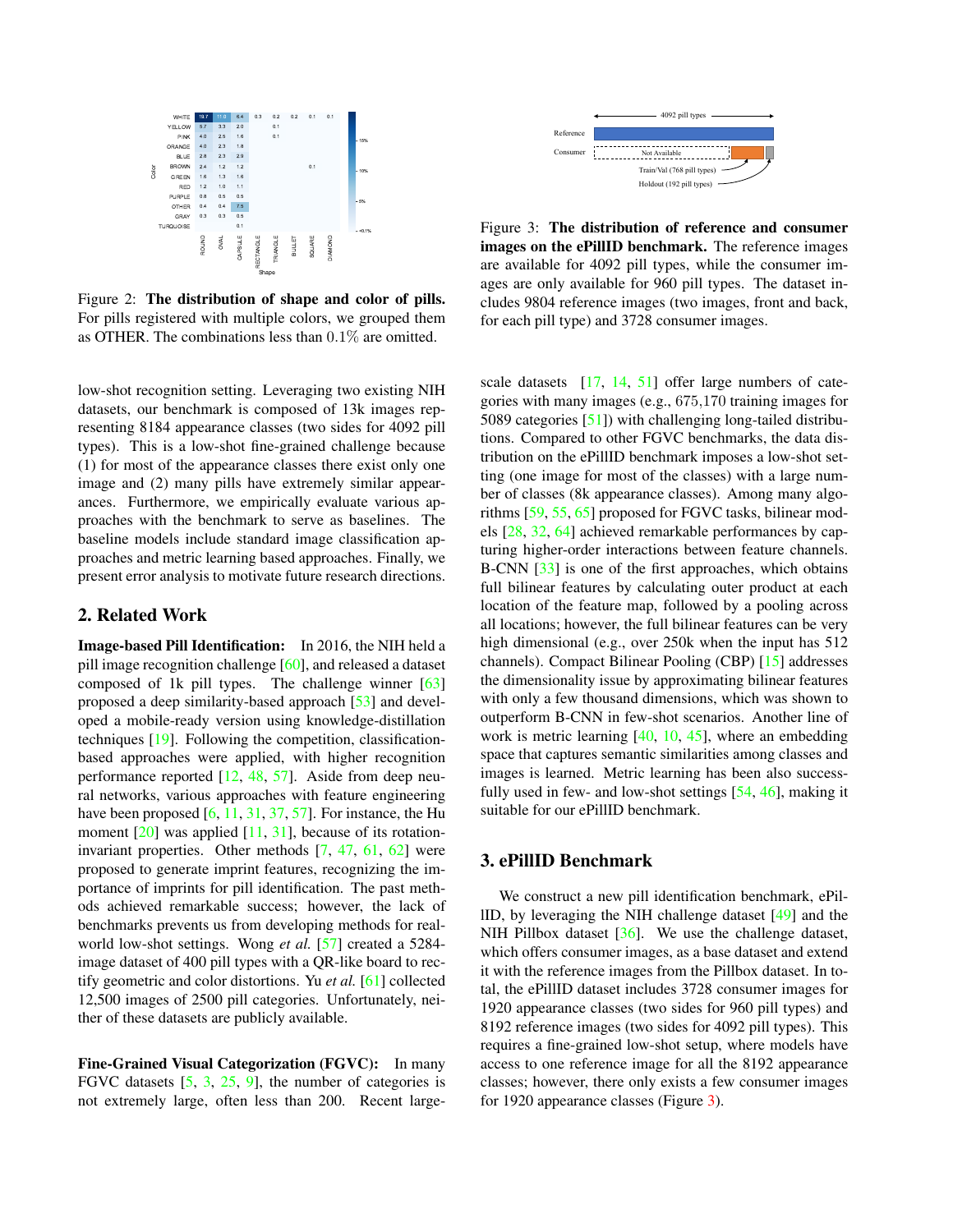Experimental Setup: The consumer images are split into 80% training and 20% holdout sets in such a way that the pill types are mutually exclusive. The training set is further split on pill types for 4-fold cross-validation. The models have access to reference images for all of the 4092 pill types, but consumer images are unavailable for most pill types during training. To evaluate the performance in situations where both front- and back-sides are available as input, we construct two-sided queries by enumerating all possible consumer image pairs for each pill type.

Evaluation Metrics: For each query, a model calculates an ordered list of pill types with confidence scores. Note that, for the experiments with both sides of a pill, a query consists of a pair of front and back images. We consider Mean Average Precision (MAP) and Global Average Precision (GAP) for the model performance evaluation. For MAP, the average precision score is calculated separately for each query, and the mean value is calculated. MAP measures the ability to predict the correct pill types given queries. For GAP, all the query and pill-type pairs are treated independently, and the average precision score is calculated globally. GAP measures both the ranking performance and the consistency of the confidence scores i.e. the ability to use a common threshold across different queries [39]. We also calculate MAP@1 and GAP@1, where only the top pill type per query is considered.

# 4. Experiments

We first introduce our baseline approaches, then present quantitative and qualitative results.

#### 4.1. Baseline Models

We use ResNet  $[18]$  and DenseNet  $[21]$  as base networks pretrained on ImageNet [41] for initial weights. In addition to the global average pooling layer as features, we evaluate two bilinear methods, B-CNN [33] and CBP [15], applied to the final pooling layer of the base network. For CBP, we use their Tensor Sketch projection with 8192 dimensions, which was suggested for reaching close-to maximum accuracy. We insert a 1x1 convolutional layer before the pooling layer to reduce the dimensionality to 256.

Plain Classification: As a first set of baselines, we train the models with the standard softmax cross-entropy loss. For regularization, we add a dropout layer [44] with probability 0.5 before the final classification layer. We use the appearance classes as target labels during training, and take the max of the softmax scores for calculating pill-type confidence scores. For the two-sides evaluation, the mean confidence score is used for a score between a two-sided input and a pill type.

| Model                                         | GAP              | GAP@1            | <b>MAP</b>       | MAP@1            |  |  |  |
|-----------------------------------------------|------------------|------------------|------------------|------------------|--|--|--|
| <b>Plain Classification: Both-sides input</b> |                  |                  |                  |                  |  |  |  |
| DenseNet121                                   | $30.05 \pm 2.04$ | $38.53 \pm 4.42$ | $60.03 \pm 1.05$ | $41.21 \pm 1.89$ |  |  |  |
| DenseNet201                                   | $33.30 \pm 1.27$ | $42.64 \pm 3.40$ | $64.38 \pm 0.85$ | $46.61 \pm 1.11$ |  |  |  |
| DenseNet161                                   | $34.78 \pm 2.80$ | $44.47 \pm 4.26$ | $64.87 \pm 2.27$ | $46.85 \pm 2.72$ |  |  |  |
| DenseNet161 B-CNN                             | $36.35 \pm 1.67$ | $47.08 \pm 2.16$ | $67.07 \pm 1.36$ | $50.84 \pm 2.47$ |  |  |  |
| DenseNet161 BCP                               | $39.47 \pm 1.90$ | $48.72 \pm 1.92$ | $69.77 \pm 1.01$ | $52.72 \pm 1.42$ |  |  |  |
| ResNet18                                      | $24.13 \pm 1.99$ | $33.13 \pm 2.34$ | $54.70 \pm 2.13$ | $35.70 \pm 2.79$ |  |  |  |
| ResNet34                                      | $29.07 \pm 2.45$ | $38.53 \pm 2.54$ | $58.88 \pm 2.26$ | $40.34 \pm 2.01$ |  |  |  |
| ResNet50                                      | $35.16 \pm 3.46$ | $45.43 \pm 4.22$ | $65.79 \pm 1.85$ | $48.32 \pm 2.34$ |  |  |  |
| ResNet50 B-CNN                                | $38.15 \pm 2.73$ | $48.13 \pm 4.17$ | $68.68 \pm 2.23$ | $51.92 \pm 3.23$ |  |  |  |
| ResNet50 CBP                                  | $38.97 \pm 2.74$ | $48.63 \pm 3.94$ | $68.35 \pm 3.08$ | $51.60 \pm 4.24$ |  |  |  |
| ResNet101                                     | $36.15 \pm 3.21$ | $46.96 \pm 5.29$ | $65.50 \pm 2.95$ | $48.20 \pm 5.02$ |  |  |  |
| ResNet152                                     | $39.57 \pm 1.23$ | $49.97 \pm 1.58$ | $68.51 \pm 1.09$ | $51.64 \pm 2.31$ |  |  |  |
| ResNet152 B-CNN                               | $44.75 \pm 2.11$ | $55.14 \pm 3.67$ | $72.65 \pm 1.69$ | $56.75 \pm 2.51$ |  |  |  |
| ResNet152 CBP                                 | $41.45 \pm 2.15$ | $52.43 \pm 2.07$ | $69.12 \pm 2.10$ | $52.64 \pm 2.29$ |  |  |  |
| Multi-head Metric Learning: Both-sides input  |                  |                  |                  |                  |  |  |  |
| DenseNet121                                   | $74.04 \pm 2.32$ | $90.15 \pm 2.63$ | $93.42 \pm 0.42$ | $87.58 \pm 0.87$ |  |  |  |
| DenseNet201                                   | $74.19 \pm 2.08$ | $87.69 \pm 2.58$ | $92.52 \pm 0.91$ | $86.42 \pm 1.56$ |  |  |  |
| DenseNet161                                   | $76.60 \pm 2.35$ | $88.86 \pm 2.88$ | $93.41 \pm 0.72$ | $87.78 \pm 1.55$ |  |  |  |
| DenseNet161 B-CNN                             | $75.27 \pm 4.65$ | $88.24 \pm 2.83$ | $93.11 \pm 0.81$ | $87.22 \pm 1.57$ |  |  |  |
| DenseNet161 BCP                               | $77.15 \pm 2.89$ | $89.11 \pm 2.36$ | $94.03 \pm 1.03$ | $88.98 \pm 1.78$ |  |  |  |
| ResNet18                                      | $66.58 \pm 1.91$ | $87.87 \pm 2.86$ | $91.16 \pm 0.75$ | $84.38 \pm 1.36$ |  |  |  |
| ResNet34                                      | $73.61 \pm 3.17$ | $89.22 \pm 3.35$ | $92.74 \pm 1.95$ | $87.10 \pm 2.96$ |  |  |  |
| ResNet50                                      | $78.27 \pm 2.35$ | $90.71 \pm 2.55$ | $94.02 \pm 0.66$ | $89.06 \pm 1.05$ |  |  |  |
| ResNet50 B-CNN                                | $79.95 \pm 1.96$ | $90.26 \pm 1.56$ | $94.59 \pm 0.23$ | $89.66 \pm 0.62$ |  |  |  |
| ResNet50 CBP                                  | $78.44 \pm 1.48$ | $91.36 \pm 2.83$ | $95.27 \pm 0.43$ | $91.01 \pm 0.97$ |  |  |  |
| ResNet101                                     | $79.83 \pm 2.11$ | $92.23 \pm 1.12$ | $94.99 \pm 0.40$ | $90.65 \pm 0.60$ |  |  |  |
| ResNet152                                     | $78.63 \pm 2.75$ | $90.54 \pm 1.96$ | $95.71 \pm 0.83$ | $91.93 \pm 1.56$ |  |  |  |
| ResNet152 B-CNN                               | $80.45 \pm 1.09$ | $89.61 \pm 1.83$ | $95.01 \pm 0.43$ | $90.65 \pm 0.81$ |  |  |  |
| ResNet152 CBP                                 | $81.20 \pm 1.47$ | $91.19 \pm 0.28$ | $95.76 \pm 0.40$ | $92.01 \pm 0.67$ |  |  |  |
| Multi-head Metric Learning: Single-side input |                  |                  |                  |                  |  |  |  |
| ResNet34                                      | $54.70 \pm 2.58$ | $78.69 \pm 2.37$ | $80.52 \pm 1.76$ | $70.61 \pm 2.11$ |  |  |  |
| ResNet50                                      | $61.75 \pm 1.40$ | $81.63 \pm 2.15$ | $82.34 \pm 0.79$ | $72.56 \pm 1.35$ |  |  |  |
| ResNet101                                     | $63.93 \pm 1.71$ | $84.51 \pm 1.68$ | $84.18 \pm 1.23$ | $75.72 \pm 1.48$ |  |  |  |
| ResNet152                                     | $64.61 \pm 2.45$ | $82.67 \pm 1.17$ | $85.25 \pm 0.91$ | $76.42 \pm 1.54$ |  |  |  |

Table 1: Recognition results on the ePillID benchmark. Mean and standard deviations of the holdout metrics from the 4-fold cross-validation are reported in percentages.

Multi-head Metric Learning: As another set of baselines, we employ a combination of four losses to learn an embedding space optimized for fine-grained low-shot recognition. The set up is a multi-task training procedure:

$$
L_{final} = \lambda_{SCE} L_{SCE} + \lambda_{\eta} L_{\eta} + \lambda_{\rho} L_{\rho} + \lambda_{\Gamma} L_{\Gamma}, \quad (1)
$$

where  $L_{SCE}$  indicates softmax cross-entropy,  $L_{\eta}$  cosinesoftmax loss (ArcFace [13]),  $L<sub>\rho</sub>$  triplet loss [42], and  $L<sub>\Gamma</sub>$ contrastive loss [8]. The loss weights,  $\lambda_{SCE}$ ,  $\lambda_n$ ,  $\lambda_\rho$ , and  $\lambda_{\Gamma}$  are chosen empirically with a ResNet50 model (Section 4.1). In order to compute the loss for every minibatch, the triplet and contrastive loss requires additional sampling and pairing procedures. We apply online hardexample mining to find informative negatives for the triplets and pairs respectively evaluated by these losses. The trained model is used for generating embeddings for the query consumer images and all the reference images. We calculate cosine similarities between the query and reference embeddings and use them as confidence scores.

Implementation Details: The images are cropped and resized to  $224 \times 224$ . Extensive data augmentation is employed to mimic consumer-image-like variations, including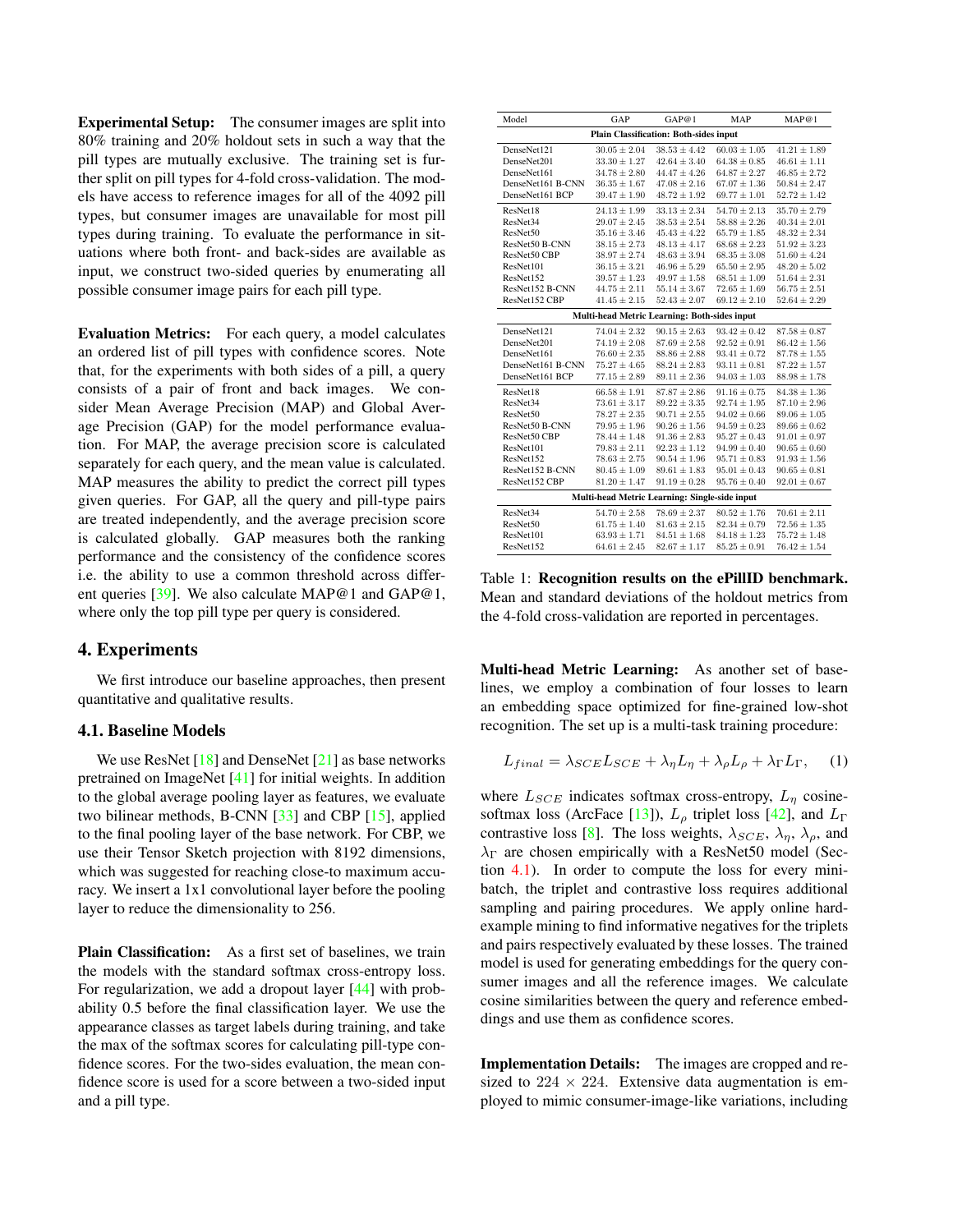| Contrastive $(\lambda_{\Gamma})$ | Triplet $(\lambda_o)$ | SCE $(\lambda_{SCE})$ | $CSCE(\lambda_n)$ | Validation GAP   |
|----------------------------------|-----------------------|-----------------------|-------------------|------------------|
| 1.0                              | 1.0                   | 1.0                   | 0.1               | $77.18 \pm 1.90$ |
| 1.0                              | 1.0                   | 1.0                   | 0.3               | $74.07 \pm 2.29$ |
| 1.0                              | 1.0                   | 1.0                   | 0.0               | $75.48 \pm 1.02$ |
| 1.0                              | 0.0                   | 1.0                   | 0.0               | $74.40 \pm 2.93$ |
| 0.0                              | 1.0                   | 1.0                   | 0.0               | $73.89 \pm 2.16$ |
| 1.0                              | 1.0                   | 0.0                   | 0.1               | $71.38 \pm 4.52$ |
| 0.0                              | 0.0                   | 1.0                   | 0.0               | $61.78 \pm 3.24$ |

Table 2: Validation GAP scores from the corss-validation for comparing the metric-learning loss weights. The ResNet50 baseline model is used.

rotation and perspective transformation. The Adam optimizer [27] is used with an initial learning rate of  $1 \times 10^{-4}$ . The learning rate is halved whenever a plateau in the validation GAP score is detected. The model hyper-parameters are chosen to optimize the average validation GAP score using the 4-fold cross-validation. The loss weights for the metric learning are determined based on the ResNet50 experiment (Table 2). The training is done with the mini-batch of 48 images in a machine equipped with Intel Xeon E5- 2690, 112GB RAM, one NVIDIA Tesla P40, CUDA 8.0 and PyTorch 0.4.1.

### 4.2. Quantitative Results

In Table 1, we report the baseline results on the ePillID benchmark. The plain classification baselines performed much worse than the metric learning baselines, suggesting the difficulty of the low-shot fine-grained setting. The performance differences among the models are consistent with the ImageNet pretraining performance [4]. The multi-head metric leraning models performed remarkably well, achieving over 95% MAP and 90% GAP@1. In most of the cases, bilinear pooling methods outperformed the global average pooling counterpart, showing the representation power of the bilinear features. As an ablation study, we report singleside experiment results i.e. only one image per query. The ResNet152 metric learning approach achieved over 85% MAP and 82% GAP@1; however, the results indicate that both sides are required for accurate identification.

### 4.3. Qualitative Results

Figure 4 depicts qualitative comparisons from examples of the ePillID holdout dataset with confidence scores. In (a), the plain classification approaches misclassified, whereas the metric learning approaches identified successfully, even with the challenging lighting and background variations in the query images. In (b), only the metric learning with CBP approach identified correctly, suggesting CBP was effective for capturing the small difference in the imprinted text. For (c) and (d), all the four models failed to identify the correct types. In (c), the consumer images are affected by the lighting variations with the shiny pill material. In (d), the pill types share extremely similar appearances, except the one



Figure 4: Qualitative results from the ePillID holdout dataset. For each query, top confidence scores are shown from the four ResNet152 baselines. The reference images of correct and wrong pill types are shown with the input consumer images in the left.

character difference in the imprinted text.

## 5. Conclusion

We introduced ePillID, a low-shot fine-grained benchmark on pill image recognition. To our knowledge, this is the first publicly available benchmark that can be used to develop pill identification systems in a real-world low-shot setting. We empirically evaluated various baseline models with the benchmark. The multi-head metric learning approach performed remarkably well; however, our error analysis suggests that these models still cannot distinguish confusing pill types reliably. In the future, we plan to integrate optical character recognition (OCR) models. OCR integration has been explored for storefronts and product FGVC tasks [23, 2] and recent advances in scene text recognition are promising [24, 16, 34]; however, existing OCR models are unlikely to perform reliably on pills as they stand. Challenging differences include low-contrast imprinted text, irregular-shaped layouts, lexicon, and pill materials such as capsules and gels. Finally, we plan to extend the benchmark further with more pill types and images as we collect more data. By releasing this benchmark, we hope to support further research in this under-explored yet important task in healthcare.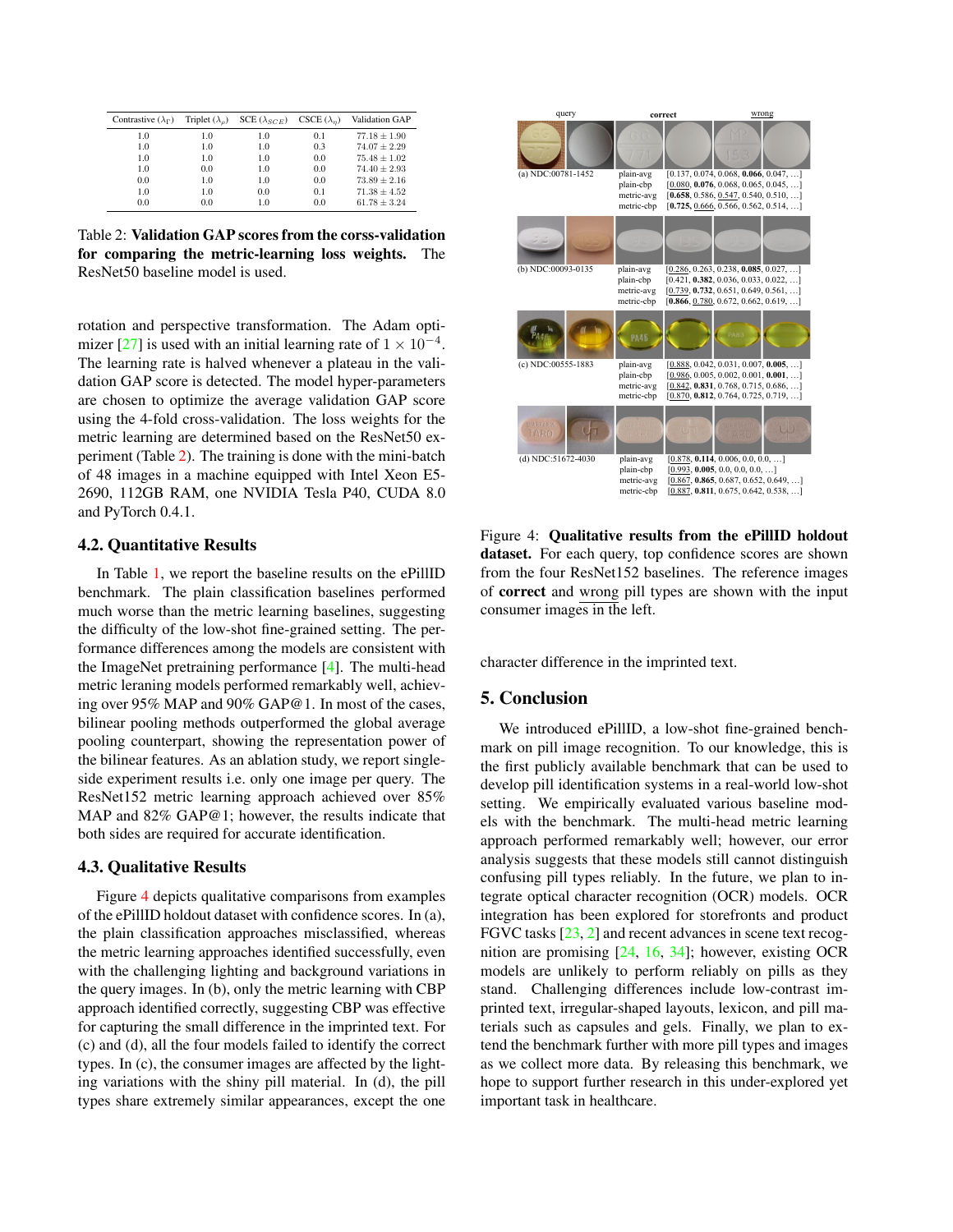# References

- [1] Jeffrey K Aronson. Medication errors: what they are, how they happen, and how to avoid them. *QJM: An International Journal of Medicine*, 102(8):513–521, 2009. 1
- [2] Xiang Bai, Mingkun Yang, Pengyuan Lyu, Yongchao Xu, and Jiebo Luo. Integrating scene text and visual appearance for fine-grained image classification. *IEEE Access*, 6:66322– 66335, 2018. 4
- [3] Sara Beery, Dan Morris, and Pietro Perona. The iwildcam 2019 challenge dataset. *arXiv preprint arXiv:1907.07617*, 2019. 2
- [4] Simone Bianco, Remi Cadene, Luigi Celona, and Paolo Napoletano. Benchmark analysis of representative deep neural network architectures. *IEEE Access*, 6:64270–64277, 2018. 4
- [5] Lukas Bossard, Matthieu Guillaumin, and Luc Van Gool. Food-101–mining discriminative components with random forests. In *ECCV*, pages 446–461. Springer, 2014. 2
- [6] Jesus J Caban, Adrian Rosebrock, and Terry S Yoo. Automatic identification of prescription drugs using shape distribution models. In *Proceedings of the IEEE International Conference on Image Processing*, pages 1005–1008, 2012. 2
- [7] Zhiyuan Chen and Sei-ichiro Kamata. A new accurate pill recognition system using imprint information. In *Proceedings of the International Conference on Machine Vision*, volume 9067, page 906711, 2013. 2
- [8] Sumit Chopra, Raia Hadsell, and Yann LeCun. Learning a similarity metric discriminatively, with application to face verification. In *Proceedings of the IEEE Conference on Computer Vision and Pattern Recognition*, volume 1, pages 539– 546. IEEE, 2005. 3
- [9] Yin Cui, Yang Song, Chen Sun, Andrew Howard, and Serge Belongie. Large scale fine-grained categorization and domain-specific transfer learning. In *Proceedings of the IEEE Conference on Computer Vision and Pattern Recognition*, pages 4109–4118, 2018. 2
- [10] Yin Cui, Feng Zhou, Yuanqing Lin, and Serge Belongie. Fine-grained categorization and dataset bootstrapping using deep metric learning with humans in the loop. In *Proceedings of the IEEE Conference on Computer Vision and Pattern Recognition*, pages 1153–1162, 2016. 2
- [11] António Cunha, Telmo Adão, and Paula Trigueiros. Helpmepills: A mobile pill recognition tool for elderly persons. *Procedia Technology*, 16:1523–1532, 2014. 2
- [12] Natalia Larios Delgado, Naoto Usuyama, Amanda K Hall, Rebecca J Hazen, Max Ma, Siva Sahu, and Jessica Lundin. Fast and accurate medication identification. *npj Digital Medicine*, 2(1):10, 2019. 2
- [13] Jiankang Deng, Jia Guo, Niannan Xue, and Stefanos Zafeiriou. Arcface: Additive angular margin loss for deep face recognition. In *Proceedings of the IEEE Conference on Computer Vision and Pattern Recognition*, 2019. 3
- [14] Fieldguide. Butterflies and Moths. https://sites. google.com/view/fgvc6/competitions/ butterflies-moths-2019, 2019. CVPR Workshop: FGVC. 2
- [15] Yang Gao, Oscar Beijbom, Ning Zhang, and Trevor Darrell. Compact bilinear pooling. In *Proceedings of the IEEE Conference on Computer Vision and Pattern Recognition*, pages 317–326, 2016. 2, 3
- [16] Raul Gomez, Baoguang Shi, Lluis Gomez, Lukas Numann, Andreas Veit, Jiri Matas, Serge Belongie, and Dimosthenis Karatzas. Icdar 2017 robust reading challenge on cocotext. In *International Conference on Document Analysis and Recognition*, volume 1, pages 1435–1443. IEEE, 2017. 4
- [17] Xintong Han, Sheng Guo, Weilin Huang, Lingshu Kong, and Matt Scott. iMaterialist Challenge. https://github.com/malongtech/ imaterialist-product-2019, 2019. CVPR Workshop: FGVC. 2
- [18] Kaiming He, Xiangyu Zhang, Shaoqing Ren, and Jian Sun. Deep Residual Learning for Image Recognition. In *Proceedings of the IEEE Conference on Computer Vision and Pattern Recognition*, 2016. 1, 3
- [19] Geoffrey Hinton, Oriol Vinyals, and Jeff Dean. Distilling the knowledge in a neural network. *arXiv preprint arXiv:1503.02531*, 2015. 2
- [20] Ming-Kuei Hu. Visual pattern recognition by moment invariants. *IRE transactions on information theory*, 8(2):179–187, 1962. 2
- [21] Gao Huang, Zhuang Liu, Laurens Van Der Maaten, and Kilian Q Weinberger. Densely connected convolutional networks. In *Proceedings of the IEEE Conference on Computer Vision and Pattern Recognition*, pages 4700–4708, 2017. 3
- [22] Institute of Medicine. *Preventing Medication Errors*. The National Academies Press, Washington, DC, 2007. 1
- [23] Sezer Karaoglu, Ran Tao, Theo Gevers, and Arnold WM Smeulders. Words matter: Scene text for image classification and retrieval. *IEEE Transactions on Multimedia*, 19(5):1063–1076, 2016. 4
- [24] Dimosthenis Karatzas, Lluis Gomez-Bigorda, Anguelos Nicolaou, Suman Ghosh, Andrew Bagdanov, Masakazu Iwamura, Jiri Matas, Lukas Neumann, Vijay Ramaseshan Chandrasekhar, Shijian Lu, et al. Icdar 2015 competition on robust reading. In *International Conference on Document Analysis and Recognition*, pages 1156–1160. IEEE, 2015. 4
- [25] Parneet Kaur, , Karan Sikka, Weijun Wang, serge Belongie, and Ajay Divakaran. Foodx-251: A dataset for fine-grained food classification. *arXiv preprint arXiv:1907.06167*, 2019.  $\mathcal{D}$
- [26] Aditya Khosla, Nityananda Jayadevaprakash, Bangpeng Yao, and Fei-Fei Li. Novel dataset for fgvc: Stanford dogs. In *CVPR Workshop: FGVC*, volume 1, 2011. 1
- [27] Diederik P Kingma and Jimmy Ba. Adam: A method for stochastic optimization. *arXiv preprint arXiv:1412.6980*, 2014. 4
- [28] Shu Kong and Charless Fowlkes. Low-rank bilinear pooling for fine-grained classification. In *Proceedings of the IEEE Conference on Computer Vision and Pattern Recognition*, pages 365–374, 2017. 2
- [29] Jonathan Krause, Michael Stark, Jia Deng, and Li Fei-Fei. 3d object representations for fine-grained categorization. In *ICCV Workshop*, pages 554–561, 2013. 1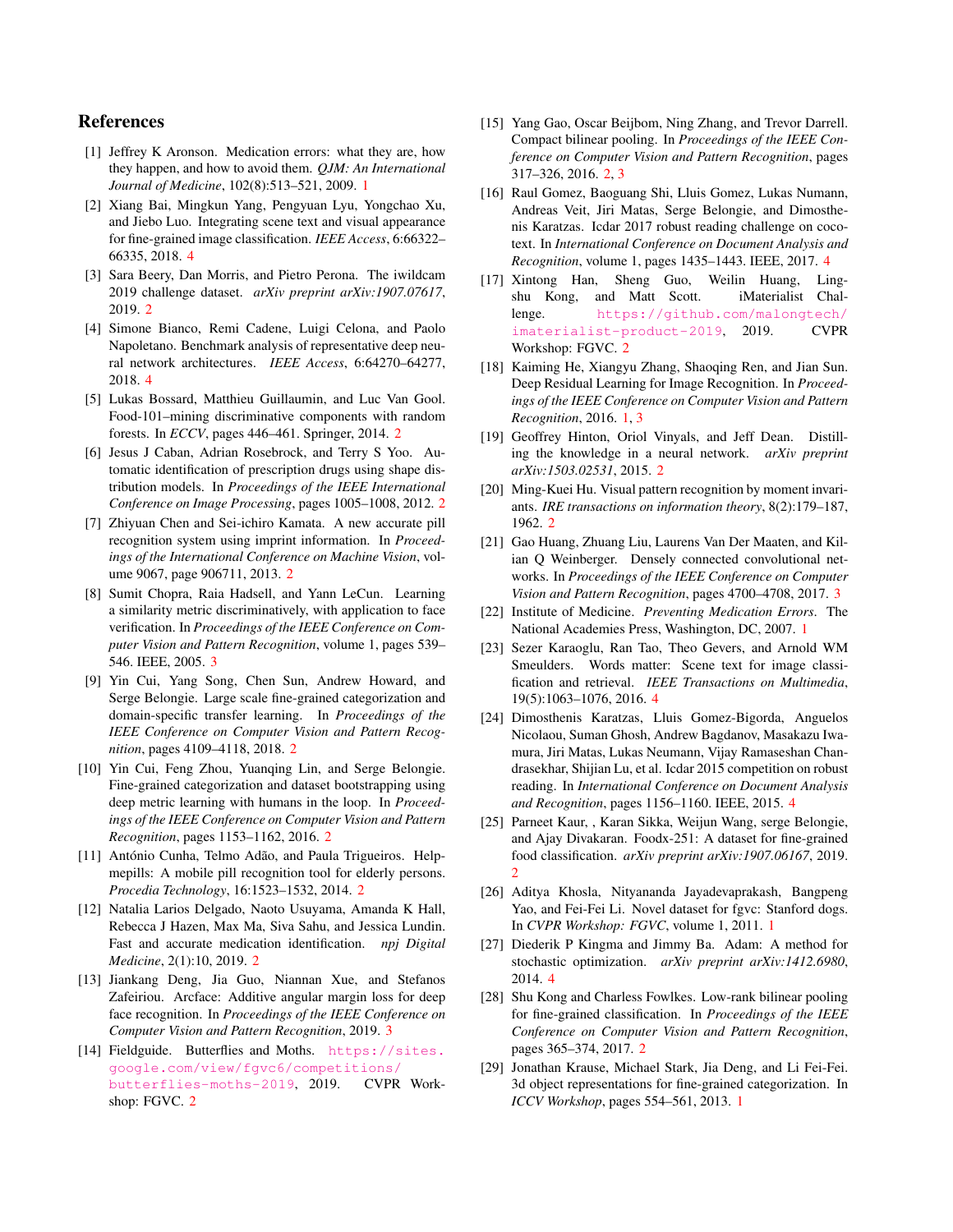- [30] Alex Krizhevsky, Ilya Sutskever, and Geoffrey E Hinton. Imagenet classification with deep convolutional neural networks. In *Advances in Neural Information Processing Systems*, pages 1097–1105, 2012. 1
- [31] Young-Beom Lee, Unsang Park, Anil K Jain, and Seong-Whan Lee. Pill-id: Matching and retrieval of drug pill images. *Pattern Recognition Letters*, 33(7):904–910, 2012. 2
- [32] Peihua Li, Jiangtao Xie, Qilong Wang, and Zilin Gao. Towards faster training of global covariance pooling networks by iterative matrix square root normalization. In *Proceedings of the IEEE Conference on Computer Vision and Pattern Recognition*, pages 947–955, 2018. 2
- [33] Tsung-Yu Lin, Aruni RoyChowdhury, and Subhransu Maji. Bilinear cnn models for fine-grained visual recognition. In *ICCV*, pages 1449–1457, 2015. 2, 3
- [34] Xuebo Liu, Ding Liang, Shi Yan, Dagui Chen, Yu Qiao, and Junjie Yan. Fots: Fast oriented text spotting with a unified network. In *Proceedings of the IEEE Conference on Computer Vision and Pattern Recognition*, pages 5676– 5685, 2018. 4
- [35] Subhransu Maji, Esa Rahtu, Juho Kannala, Matthew Blaschko, and Andrea Vedaldi. Fine-grained visual classification of aircraft. *arXiv preprint arXiv:1306.5151*, 2013. 1
- [36] National Library of Medicine (NLM). Pillbox. https: //pillbox.nlm.nih.gov, 2016. 1, 2
- [37] Mateus A Vieira Neto, Joao WM de Souza, Pedro P Reboucas Filho, and W de O Antonio. Cofordes: An invariant feature extractor for the drug pill identification. In *IEEE International Symposium on Computer-Based Medical Systems*, pages 30–35. IEEE, 2018. 2
- [38] Maria-Elena Nilsback and Andrew Zisserman. Automated flower classification over a large number of classes. In *Sixth Indian Conference on Computer Vision, Graphics & Image Processing*, pages 722–729. IEEE, 2008. 1
- [39] Florent Perronnin, Yan Liu, and Jean-Michel Renders. A family of contextual measures of similarity between distributions with application to image retrieval. In *IEEE Conference on Computer Vision and Pattern Recognition*, pages 2358–2365. IEEE, 2009. 3
- [40] Qi Qian, Rong Jin, Shenghuo Zhu, and Yuanqing Lin. Finegrained visual categorization via multi-stage metric learning. In *Proceedings of the IEEE Conference on Computer Vision and Pattern Recognition*, pages 3716–3724, 2015. 2
- [41] Olga Russakovsky, Jia Deng, Hao Su, Jonathan Krause, Sanjeev Satheesh, Sean Ma, Zhiheng Huang, Andrej Karpathy, Aditya Khosla, Michael Bernstein, et al. Imagenet large scale visual recognition challenge. *International Journal of Computer Vision*, 115(3):211–252, 2015. 1, 3
- [42] Florian Schroff, Dmitry Kalenichenko, and James Philbin. 2015. 3
- [43] Karen Simonyan and Andrew Zisserman. Very deep convolutional networks for large-scale image recognition. *arXiv preprint arXiv:1409.1556*, 2014. 1
- [44] Nitish Srivastava, Geoffrey Hinton, Alex Krizhevsky, Ilya Sutskever, and Ruslan Salakhutdinov. Dropout: a simple way to prevent neural networks from overfitting. *The Journal of Machine Learning Research*, 15(1):1929–1958, 2014. 3
- [45] Ming Sun, Yuchen Yuan, Feng Zhou, and Errui Ding. Multiattention multi-class constraint for fine-grained image recognition. In *ECCV*, pages 805–821, 2018. 2
- [46] Flood Sung, Yongxin Yang, Li Zhang, Tao Xiang, Philip H.S. Torr, and Timothy M. Hospedales. Learning to compare: Relation network for few-shot learning. In *Proceedings of the IEEE Conference on Computer Vision and Pattern Recognition*. 2
- [47] Siroratt Suntronsuk and Sukanya Ratanotayanon. Pill image binarization for detecting text imprints. In *International Joint Conference on Computer Science and Software Engineering*, pages 1–6. IEEE, 2016. 2
- [48] Christian Szegedy, Wei Liu, Yangqing Jia, Pierre Sermanet, Scott Reed, Dragomir Anguelov, Dumitru Erhan, Vincent Vanhoucke, and Andrew Rabinovich. Going deeper with convolutions. In *Proceedings of the IEEE conference on computer vision and pattern recognition*, pages 1–9, 2015. 2
- [49] U.S. National Library of Medicine (NLM). Pill image recognition challenge. https://pir.nlm.nih.gov/ challenge/, 2016. 2
- [50] Grant Van Horn, Steve Branson, Ryan Farrell, Scott Haber, Jessie Barry, Panos Ipeirotis, Pietro Perona, and Serge Belongie. Building a bird recognition app and large scale dataset with citizen scientists: The fine print in fine-grained dataset collection. In *Proceedings of the IEEE Conference on Computer Vision and Pattern Recognition*, pages 595–604, 2015. 1
- [51] Grant Van Horn, Oisin Mac Aodha, Yang Song, Yin Cui, Chen Sun, Alex Shepard, Hartwig Adam, Pietro Perona, and Serge Belongie. The inaturalist species classification and detection dataset. In *Proceedings of the IEEE Conference on Computer Vision and Pattern Recognition*, pages 8769– 8778, 2018. 2
- [52] Catherine Wah, Steve Branson, Peter Welinder, Pietro Perona, and Serge Belongie. The caltech-ucsd birds-200-2011 dataset. 2011. 1
- [53] J. Wang, Y. Song, T. Leung, C. Rosenberg, J. Wang, J. Philbin, B. Chen, and Y. Wu. Learning fine-grained image similarity with deep ranking. In *Proceedings of the IEEE Conference on Computer Vision and Pattern Recognition*, pages 1386–1393, 2014. 2
- [54] Xun Wang, Xintong Han, Weilin Huang, Dengke Dong, and Matthew R. Scott. Multi-similarity loss with general pair weighting for deep metric learning. In *Proceedings of the IEEE Conference on Computer Vision and Pattern Recognition*, 2019. 2
- [55] Yaming Wang, Vlad I Morariu, and Larry S Davis. Learning a discriminative filter bank within a cnn for fine-grained recognition. In *Proceedings of the IEEE Conference on Computer Vision and Pattern Recognition*, pages 4148–4157, 2018. 2
- [56] Jan D Wegner, Steven Branson, David Hall, Konrad Schindler, and Pietro Perona. Cataloging public objects using aerial and street-level images-urban trees. In *Proceedings of the IEEE Conference on Computer Vision and Pattern Recognition*, pages 6014–6023, 2016. 1